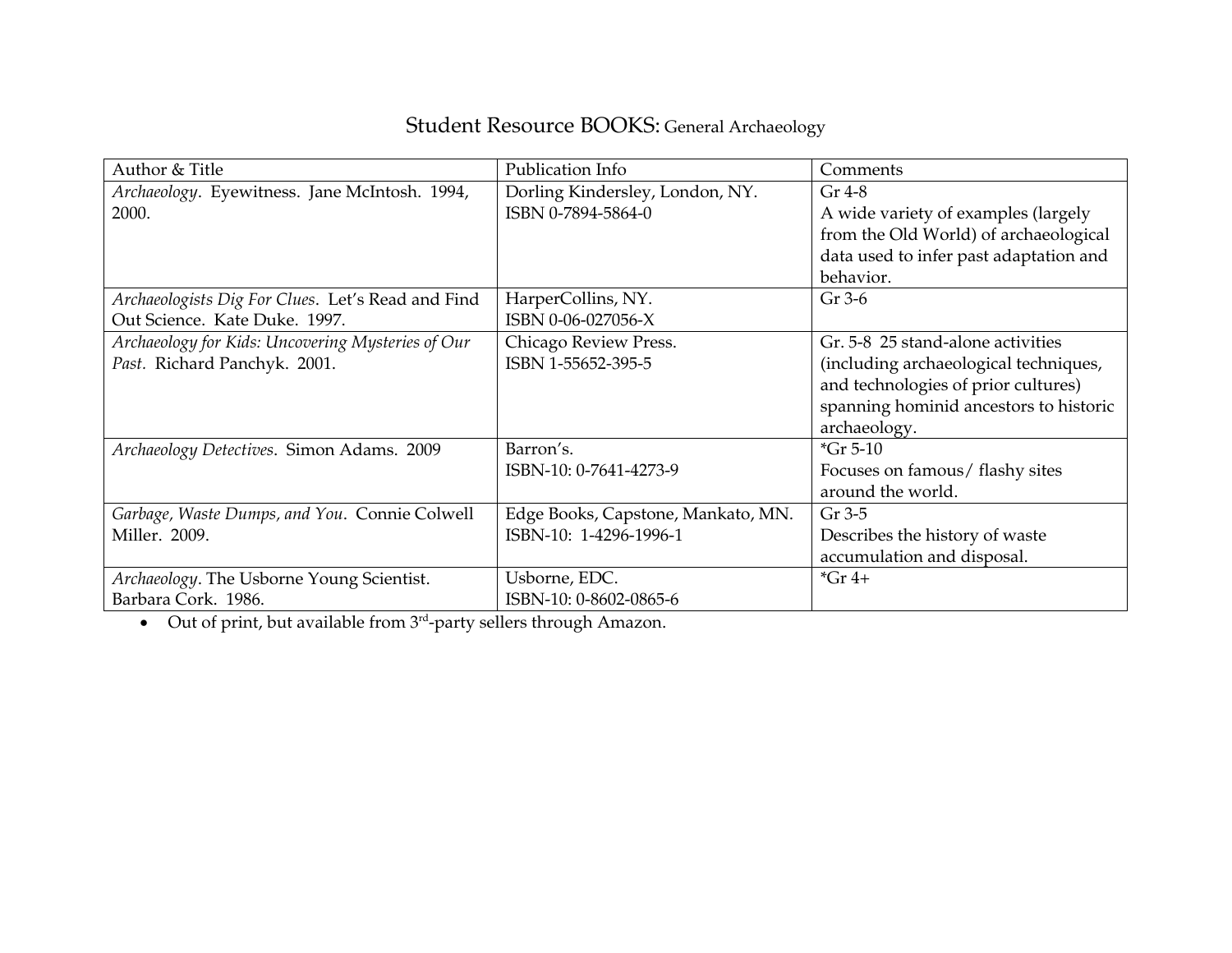## Student Resource Books: Southwestern Native Cultures

| Author & Title                                 | Publication Info                  | Comments                                 |
|------------------------------------------------|-----------------------------------|------------------------------------------|
| Apache. Indians of North America, Heritage     | Chelsea House.                    |                                          |
| Edition. Michael Melody. (2005)                | ISBN-10: 079108597X               |                                          |
| Pueblo Boy: Growing Up in Two Worlds. [San     | Cobblehill Books, Dutton, NY      | Gr 4-7 A 10 year old learns how his      |
| Ildefonso]. Marcia Keegan. 1991.               | ISBN 0-525-65060-1                | culture is expressed through feast days  |
|                                                |                                   | and dancing.                             |
| Earth Daughter: Alicia of Acoma Pueblo. George | Simon & Schuster, NY              | Gr 3-6. Includes some insight into how   |
| Ancona. 1995.                                  | ISBN 0-689-80322-2                | ceramic technology skills are valued and |
|                                                |                                   | passed down between generations.         |
| The Pueblos. Alice K. Flanagan. 1998.          | Children's Press, Grolier, NY.    | $Gr 3-5$                                 |
|                                                | ISBN 0-516-20626-5                |                                          |
| The Zunis. Alice K. Flanagan. 1998.            | Children's Press, Grolier, NY.    | Gr 3-5                                   |
|                                                | ISBN 0-516-20630-3                |                                          |
| The Hopi. Andrew Santella. 2002.               | Children's Press, Scholastic, NY. | Gr 3-5                                   |
|                                                | ISBN 0-516-22501-4                |                                          |
| The Navajo. Andrew Santella. 2002.             | Children's Press, Scholastic, NY. | Gr 3-5                                   |
|                                                | ISBN 0-516-22503-0                |                                          |
| In My Mother's House. Ann Nolan Clark. 1941,   | Viking Penguin, NY.               | Gr 2-8                                   |
| 1991.                                          | ISBN 0-670-83917-5                |                                          |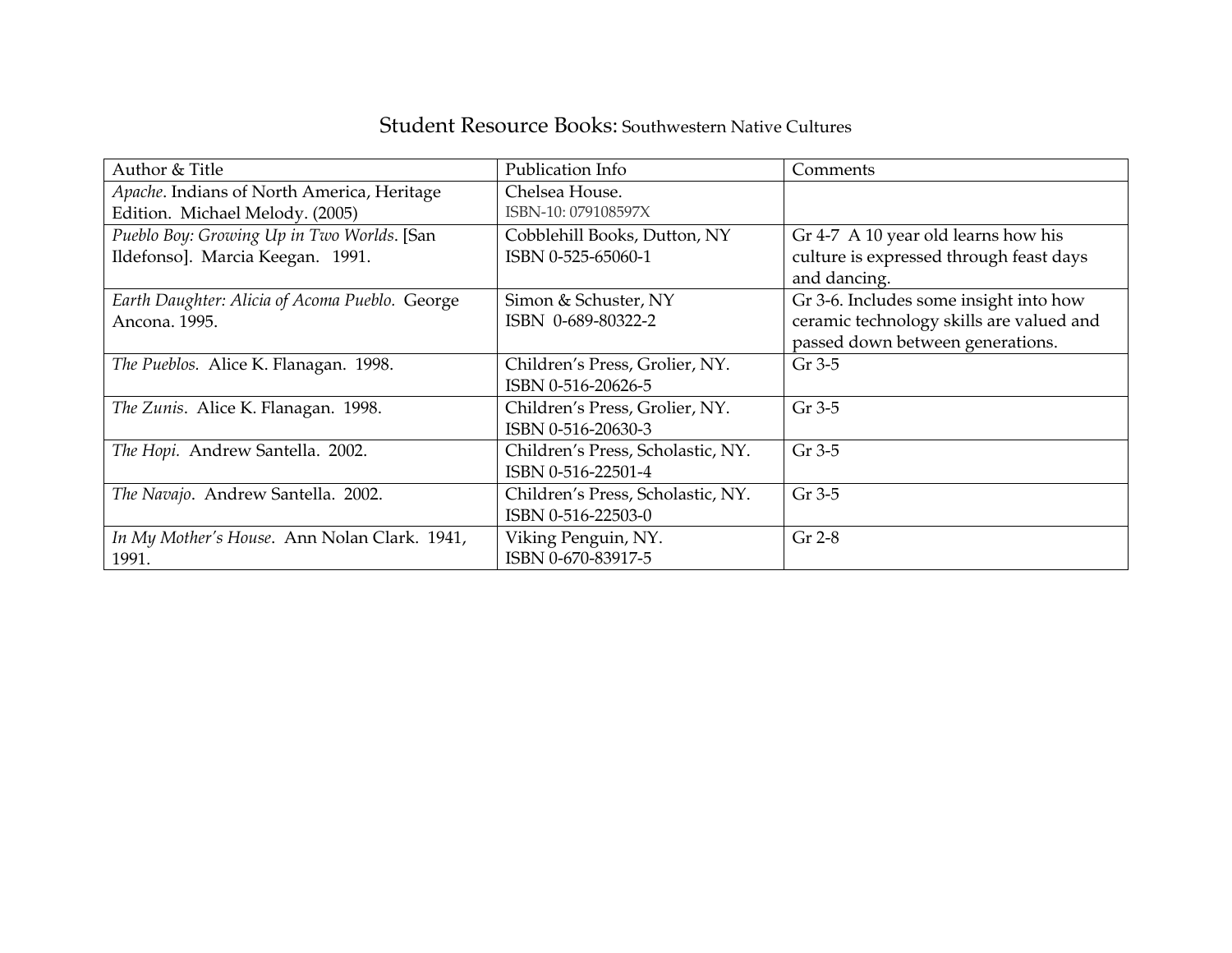| Student Resource Books: Southwestern Culture History and Technology |  |
|---------------------------------------------------------------------|--|
|---------------------------------------------------------------------|--|

| The Village of Blue Stone. Stephen Trimble.  | Macmillan.                       | <i>*Tale of the cowboy discovery of Cliff</i> |
|----------------------------------------------|----------------------------------|-----------------------------------------------|
| 1990.                                        |                                  | Palace, Mesa Verde.                           |
| The Secret Story of Pueblo Bonito. Mary      | Scholastic.                      | $Gr. 3-5$                                     |
| Elting and Michael Folsom. 1963, 1974.       |                                  | *Development of inferences from               |
|                                              |                                  | archaeological data.                          |
|                                              |                                  |                                               |
| Chaco Canyon. R. Gwinn Vivian and            | Oxford University Press, NY.     | $Gr 5-8$                                      |
| Margaret Anderson. 2002.                     | ISBN 0-19-514280-2               | Chaco with detailed content for middle        |
|                                              |                                  | school students.                              |
| Chaco Culture National Park. True Book.      | Children's Press, Grolier, NY.   | $Gr 2-4$                                      |
| David Petersen. 1999.                        | ISBN 0-516-20942-6               | Intro to Chaco for young students.            |
| Stones, Bones, and Petroglyphs: Digging into | Atheneum (Simon & Schuster), NY. | $Gr 5-8$                                      |
| Southwestern Archaeology. Susan E.           | ISBN 0-689-81121-7               | Archaeology of the Four Corners area,         |
| Goodman. 1998.                               |                                  | from the perspective of a Crow Canyon         |
|                                              |                                  | middle school field trip.                     |

 $\bullet$  Out of print, but available from  $3<sup>rd</sup>$ -party sellers through Amazon.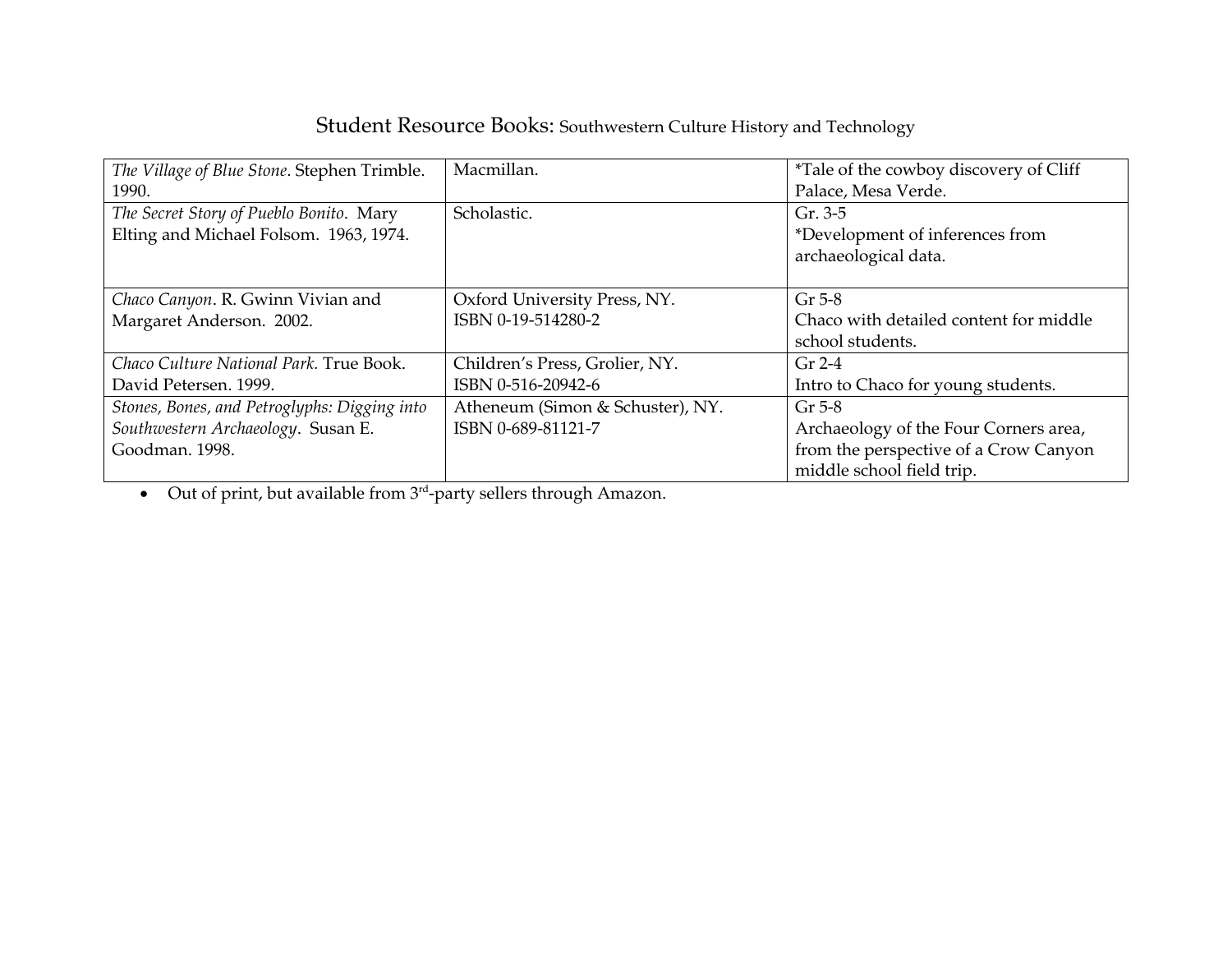## Student Resource Books: Comparative Culture History and Technology

| Ancient Agriculture. Ancient Technology.<br>Michael Woods and Mary B. Woods.<br>2000. | Twenty-First Century Books, Minneapolis.<br>ISBN-10: 0-8225-2995-5 | $*$ Gr 5-8<br>Compares agricultural technology in<br>largely Old World cultures, from the Stone |
|---------------------------------------------------------------------------------------|--------------------------------------------------------------------|-------------------------------------------------------------------------------------------------|
|                                                                                       |                                                                    | Age to AD 476.                                                                                  |
| Ancient Construction. Ancient Technology.                                             | Runestone.                                                         | $*$ Gr 5-8                                                                                      |
| Michael Woods and Mary B. Woods.                                                      | ISBN-10: 0-8225-2998-X                                             | Compares building materials, tools, and<br>techniques in largely Old World cultures.            |
| American Indian Foods. Jay Miller. 1996.                                              | Children's Press, Grolier, NY.<br>ISBN 0-561-20135-2               | Gr 3-5                                                                                          |
| Life in the Pueblos. Ruth Underhill. 1946                                             | Reprinted by Ancient City Press, Santa Fe.                         | Gr 5 up.                                                                                        |
| (1991).                                                                               | ISBN 0-941270-68-8                                                 | Chapters on many aspects of daily life in                                                       |
|                                                                                       |                                                                    | traditional NM pueblos, including                                                               |
|                                                                                       |                                                                    | "Houses and Furnishings", pp. 69-88.                                                            |
| Children of Clay: A Family of Pueblo Potters.                                         | Lerner, Minneapolis.                                               | Gr. 3-5                                                                                         |
| Rina Swentzell. 1992, 2006.                                                           | ISBN 0-8225-9627-X                                                 | Insight into the world of contemporary                                                          |
|                                                                                       |                                                                    | Pueblo people of northern NM, through a                                                         |
|                                                                                       |                                                                    | remarkable family of potters. Ceramic                                                           |
|                                                                                       |                                                                    | production for digging clay to finished                                                         |
|                                                                                       |                                                                    | and marketed pots.<br>Gr. 3-5.                                                                  |
| The Magic of Clay. Adalucia Quan. n.d.                                                | Cholita Prints & Publishing, Santa Fe.<br>ISBN 0-9742956-0-4       |                                                                                                 |
|                                                                                       |                                                                    | Intro to the chemistry, physics, and earth<br>science of clay as material for ceramics.         |
| The Pot That Juan Built. Nancy Andrews-                                               | Lee & Low, New York.                                               | Gr. 2-5.                                                                                        |
| Goebel. 2002.                                                                         | ISBN 1-58430-038-8                                                 | A biography of Juan Quezada and                                                                 |
|                                                                                       |                                                                    | introduction to the Mata Ortiz ceramic                                                          |
|                                                                                       |                                                                    | tradition, in rhyme and text.                                                                   |
| The Goat in the Rug. Charles L. Blood &                                               | Alladin (Simon & Schuster).                                        | Gr. K-4.                                                                                        |
| Martin Link. 1976, 1990.                                                              | ISBN 0-689-71418-1                                                 | The process and care in weaving a Navajo                                                        |
|                                                                                       |                                                                    | rug, told from the perspective of the goat                                                      |
|                                                                                       |                                                                    | that provided the wool.                                                                         |

 $\bullet$  Out of Print, but available from 3<sup>rd</sup>-party sellers through Amazon, or in school or public libraries